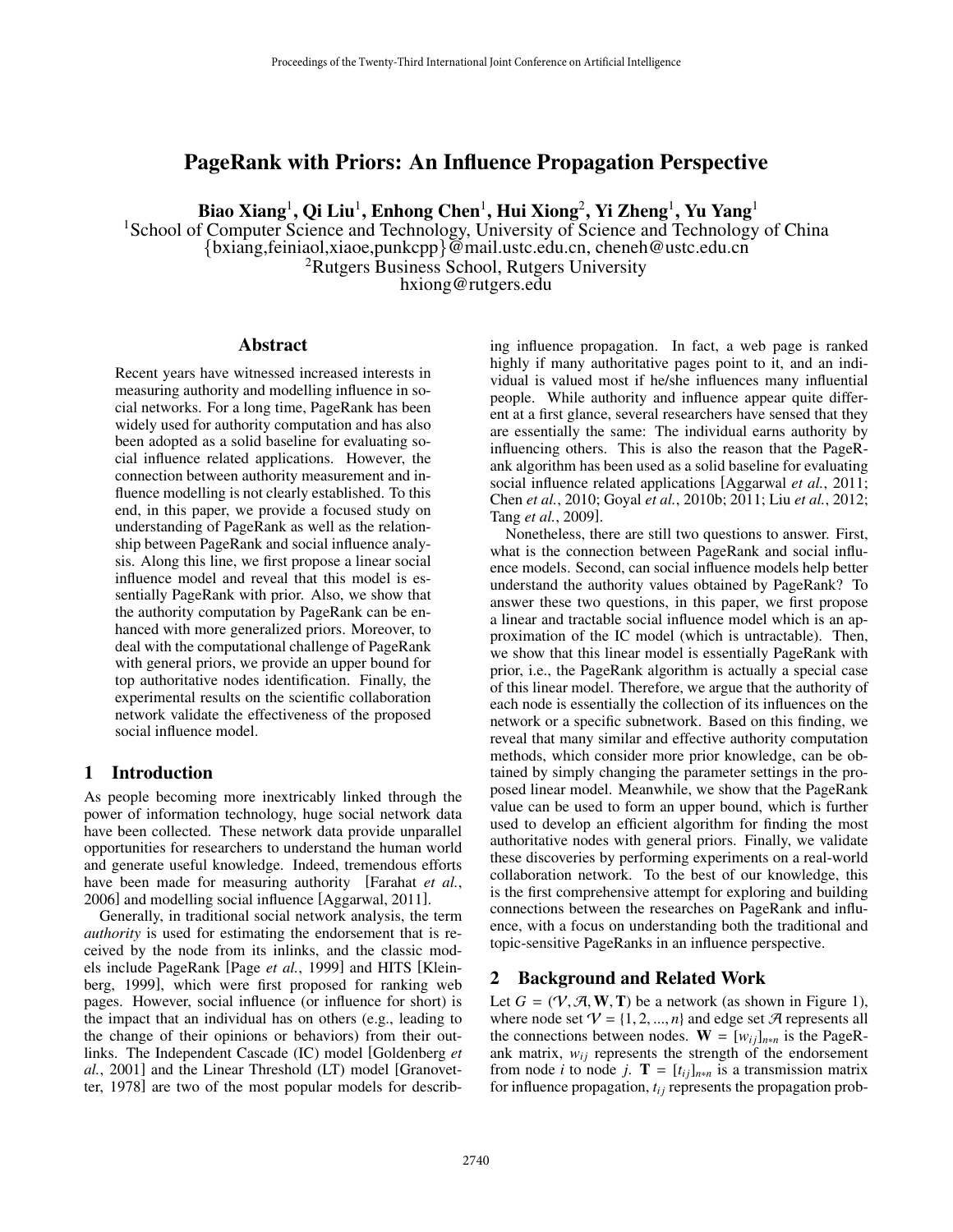

Figure 1: An example directed network.

ability from node *i* to node *j*. If there is an edge from *j* to *i* in  $\mathcal{A}$  (i.e., *j* trusts *i*), then  $w_{ji} > 0$  and  $t_{ij} > 0$ <sup>1</sup>, otherwise  $w_{ji} = t_{ij} = 0$ . Since learning the non-zero  $t_{ij}$  and  $w_{ij}$  [Goyal *et al.*, 2010a] is beyond the scope of this paper, we assume they are known and usually  $\sum_{n=1}^{\infty}$  $\sum_{i=1}^{n} t_{ij} \le 1$  [Yang *et al.*, 2012] and  $\sum_{n=1}^{\infty}$  $\sum_{j=1}^{n} w_{ij} = 1$  [Bianchini *et al.*, 2005]. Notably, **W**' is actually a specification of T in mathematics. Here, we present W and T simultaneously because we will study both PageRank and influence model through a common network framework. *G* is

assumed to be directed, as influence propagation is specific to direction in the most general case [Aggarwal *et al.*, 2011]2. Authority Computation by PageRank. PageRank [Page *et al.*, 1999] has been widely known as a reputable way to obtain an authority score for a node based on the network connectivity. The general PageRank values  $\mathbf{x} = [x_1, x_2, ..., x_n]'$  of

the nodes in a network could be formalized as:

$$
\mathbf{x} = d\mathbf{W}'\mathbf{x} + \frac{(1-d)}{n}\mathbf{e}
$$
 (1)

where  $d \in (0, 1)$  is a damping factor, and  $\mathbf{e} = [1, 1, ... 1]^\prime$ . It has been proved that the above iterative process is stable and the linear system always converges [Bianchini *et al.*, 2005]. There are also some improvements for PageRank to better measure nodes' authorities by including domain knowledge. A typical way is to add different edge weights to get a more precise W [Ding *et al.*, 2009]. Also, an alternative way is to use priors to obtain a nonuniform personalization vector instead of  $\frac{1}{n}$ **e** [Haveliwala, 2003]. As an effective and efficient algorithm, PageRank has been applied to a number of applications for authority computation, such as Web search [Page *et al.*, 1999], bibliometrics analysis [Ding, 2011], item recommendations [Liu *et al.*, 2012], link predictions [Liben-Nowell and Kleinberg, 2007] and expert finding [Zhu *et al.*, 2011]. Langville et al. presented a comprehensive survey of the issues related to PageRank [Langville and Meyer, 2004]. To the best of our knowledge, most of the existing works use PageRank to get an overall or topic-based single value for measuring the node's importance, and have limited focuses on understanding PageRank by exploiting the authority endorsement between nodes.

Influence Models and Computation. Several models [Kimura and Saito, 2006; Chen *et al.*, 2010; Aggarwal *et al.*, 2011] were provided to describe the dynamics of influence propagation. Among them, the IC model [Goldenberg *et al.*, 2001] is widely used. In IC model, the activated/influenced nodes have a single chance to influence their neighbors independently with a probability. This iterative propagation pro-

Table 1: Several important mathematical notations.

|                      | raone 1. Several important mathematical hotations.                           |  |  |  |  |  |  |  |
|----------------------|------------------------------------------------------------------------------|--|--|--|--|--|--|--|
| <b>Notations</b>     | Description                                                                  |  |  |  |  |  |  |  |
| $f_{i\rightarrow j}$ | influence from node $i$ to $j$                                               |  |  |  |  |  |  |  |
| $f_{i\rightarrow T}$ | total influence from i to the nodes in set $\mathcal T$                      |  |  |  |  |  |  |  |
|                      | influence vector for node <i>i</i>                                           |  |  |  |  |  |  |  |
| $\alpha_i$           | parameter, the prior probability of node $i$                                 |  |  |  |  |  |  |  |
| $\lambda_j$          | parameter, the damping coefficient of node j                                 |  |  |  |  |  |  |  |
| $v_i$                | vector, $v_{i}$ is used to guarantee $f_{i\rightarrow i} = \alpha_i$         |  |  |  |  |  |  |  |
| P                    | represents both $(I + \lambda I - T')^{-1}$ and $(I + \lambda I - W)^{-1}$ , |  |  |  |  |  |  |  |
|                      | with each entry $p_{ij}$ , each column $P_{ij}$                              |  |  |  |  |  |  |  |
|                      |                                                                              |  |  |  |  |  |  |  |
| p                    | vector, where $p_i = \sum p_{ji}$                                            |  |  |  |  |  |  |  |
|                      |                                                                              |  |  |  |  |  |  |  |
| X                    | vector, where $x_i$ is the PageRank value of node i                          |  |  |  |  |  |  |  |
| $\mathbf{x}_{i,j}$   | similar to $f_{i\rightarrow j}$ , the pairwise PageRank value                |  |  |  |  |  |  |  |

cess will not stop until there is no newly influenced node. The IC model where each link shares the same propagation probability is called the Uniform IC Model, and the one with edge weights is called the Weighted Cascade (WC) Model [Kempe *et al.*, 2003].

An ultimate goal of social influence models is to find the most influential nodes by computing the spread of their influences. However, most of the existing models are usually untractable. To that end, a large number of Monte Carlo simulations are needed. To improve computational efficiency, many heuristics have been proposed. For instance, Leskovec et al. [Leskovec *et al.*, 2007] designed the cost-effective lazy forward (CELF) optimization, and Chen et al. [Chen *et al.*, 2009; 2010] proposed both the Degree Discount heuristic and the Maximum Influence Path heuristic. Similarly, Kimura et al. [Kimura and Saito, 2006] proposed the shortest-path based influence algorithm. Aggarwal et al. [Aggarwal *et al.*, 2011] proposed the *SteadyStateSpread* method by solving a system of nonlinear equations for computing the influence spread under the IC model. Moreover, Yang et al. [Yang *et al.*, 2012] observed that propagation probabilities in realworld networks are usually quite small, and thus proposed a quick approximation of influence spread by solving a linear system. In addition, many researchers also consider some constraints in practice. For instance, both Chen et al. [Chen *et al.*, 2012] and Goyal et al.[Goyal *et al.*, 2010b] included time constraints into their approximation algorithms, and Tang et al. [Tang *et al.*, 2009] proposed topical affinity propagation to model the topic-level social influence.

#### 3 Social influence modelling

In this section, we propose a linear social influence model which is both tractable and efficient. For better illustration, Table 1 shows some math notations.

Problem Formulation. In the literature of influence propagation, there are two well-known assumptions [Goldenberg *et al.*, 2001; Granovetter, 1978]: 1) if one is the initiator of something (e.g. opinion, behavior), he/she will spread that with  $100\%$  probability; 2) otherwise, this probability will depend on his/her neighbors' influence. However, in the realworld each initiator may not spread the thing with 100% probability (e.g., for lack of self-confidence), i.e., we should take prior knowledge into the first assumption for describing how much probability the node spreads influence to the neighbors. Thus, we could propose an influence model as follows:

<sup>&</sup>lt;sup>1</sup>If *j* trusts *i*, then *j* will endorse *i* while *i* influences *j*.

<sup>&</sup>lt;sup>2</sup>The proposed techniques can be applied to undirected networks.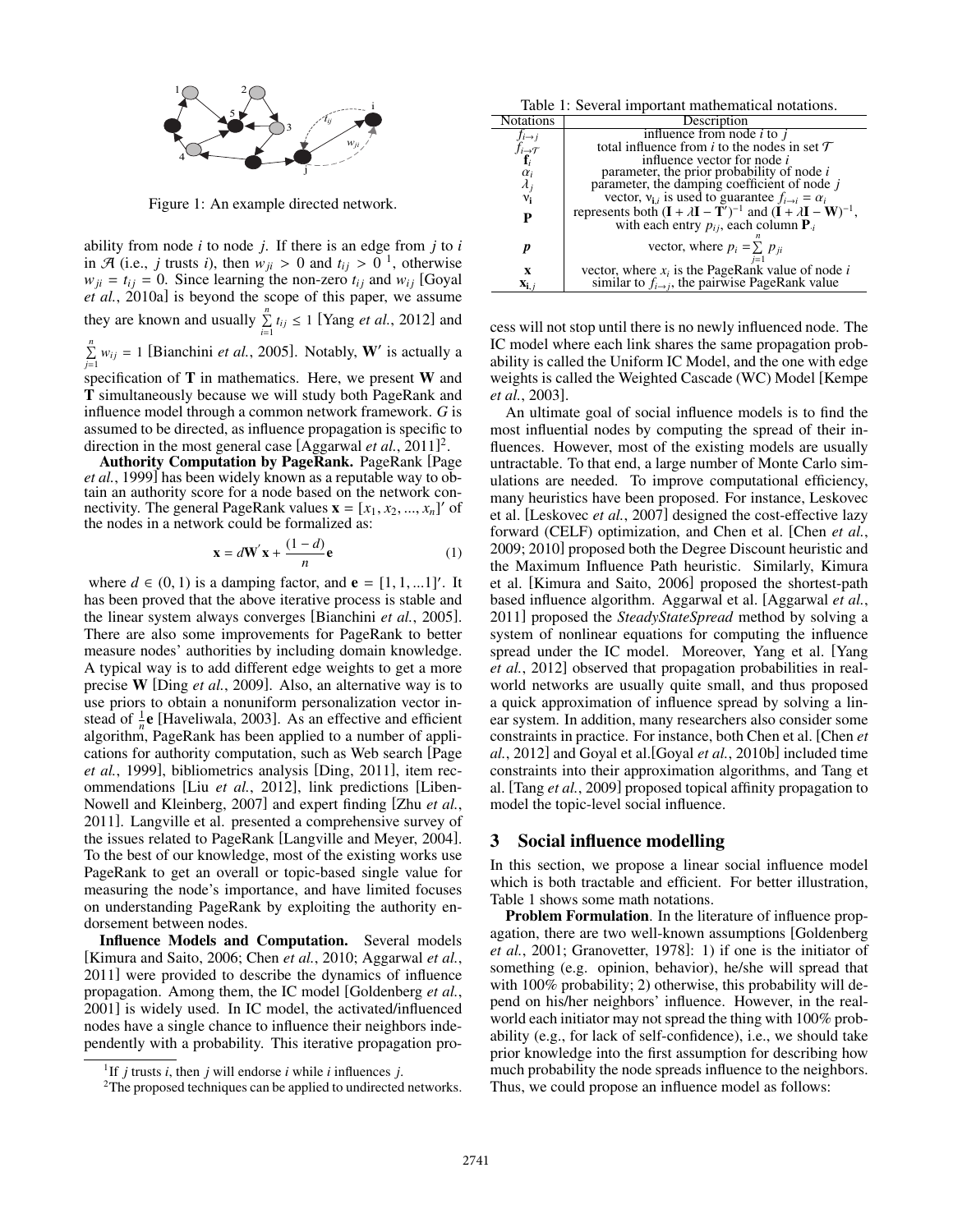**Definition 1** *Denote the influence from i to j by*  $f_{i\rightarrow j}$ *, then* 

$$
f_{i \to i} = \alpha_i, \quad \alpha_i > 0 \tag{2}
$$

$$
f_{i \to j} = \frac{1}{1 + \lambda_j} \sum_{k \in N_j} t_{kj} f_{i \to k}, \quad \text{for } j \neq i \tag{3}
$$

where  $N_j = \{j_1, j_2, \ldots, j_m\}$  is *j*'s trust-friends set (i.e.,  $\forall k \in N_j$ , there is a connection  $(j, k) \in \mathcal{A}$ ). In this definition, we assign each node *i* a **prior probability** value  $\alpha_i$ . If *i* has a full probability to spread the information, this value should be the maximum (e.g.,  $1$ )<sup>3</sup>. In another direction, if *i* has no interest at all, it will be 0. Meanwhile, another major difference from the traditional models is that we assume the influence flowing to node *j* is proportional to the linear combination of the influence to *j*'s neighbors (see Equation (3)). Thus, the computation of influence will be a linear efficient way. Here, the parameter  $\lambda_i$  is the damping coefficient of *j* for the influence propagation. It locates in range  $(0, +\infty)$ , and the smaller  $\lambda_j$  is, the less influence will be blocked by node *j*. For simplicity, we choose the same  $\lambda$  for each node, and name  $\lambda$ **I** as the damping matrix. Similarly, we denote  $f_{i\to\mathcal{T}} = \sum$  $\sum_{j \in T} f_{i \to j}$  as the

influence spread from node *i* to a group of nodes  $\mathcal{T}$ ; that is, it

stands for the total influence to the entire network if  $\mathcal{T} = \mathcal{V}$ .<br>**Influence Computation.** Under the above model definition, we can solve the influence spread vector  $f_i$  =  $[f_{i\rightarrow 1}, f_{i\rightarrow 2},...f_{i\rightarrow n}]'$  for each node *i* as follows. First, we can rewrite Equation (2) and Equation (3) as

$$
\mathbf{f}_i = (\mathbf{I} + \lambda \mathbf{I})^{-1} (\mathbf{T}' \mathbf{f}_i + \mathbf{v}_i) = (\mathbf{I} + \lambda \mathbf{I} - \mathbf{T}')^{-1} \mathbf{v}_i
$$
(4)  
=  $\mathbf{P} \mathbf{v}_i$  (5)

$$
= \quad \mathbf{P} \mathbf{v_i} \tag{5}
$$

where  $v_i = [0, 0, ..., v_{i,i}, ...0]'$  is a vector with only the *i*-th entry  $v_{i,i}$  is nonzero; that is,  $v_{i,i}$  should be equal to a number to guarantee  $f_{i\to i} = \alpha_i$  as described in Equation (2). In this equation,  $(I + \lambda I - T')$  is invertible because its transpose is strictly diagonally dominant, and  $n * n$  matrix  $P = (I + \lambda I -$ T')<sup>-1</sup>. As  $v_i$  is a vector with only  $v_{i,i}$  is nonzero, Equation (5) could be rewritten as  $\mathbf{f}_i = \mathbf{v}_{i,i} \mathbf{P}_{i}$ . Specifically,  $f_{i \to i} = \mathbf{v}_{i,i} p_{ii}$ , with Equation (2), we could get

$$
\mathbf{v}_{\mathbf{i},i} = \frac{\alpha_i}{p_{ii}}, \quad \text{and thus,} \quad \mathbf{f}_i = \frac{\alpha_i}{p_{ii}} \mathbf{P}_i \tag{6}
$$

Since **P** is a positive definite matrix,  $p_{ii} > 0$ . Then, the total influence from node *i* to the entire network *G* should be

$$
f_{i\to\mathcal{V}} = \mathbf{f}'_i \mathbf{e} = \sum_{j=1}^n f_{i\to j} = \frac{\alpha_i}{p_{ii}} \sum_{j=1}^n p_{ji}
$$
(7)

Given two types of parameters  $\alpha_i$  and  $\lambda$ , and the influence transmission matrix  $T$ , to get the influence vector  $f_i$ , we only need to compute the *i*-th column of  $P(P_i)$ , which can be computed in  $O(|\mathcal{A}|)$  since  $\mathbf{P}^{-1}\mathbf{P}_{i} = \mathbf{e}_{i}$  is a linear system which satisfies the Gauss-Seidel condition.

This linear influence model has close relationship with the traditional ones. For instance, it is easy to prove that the linear approximation method for the IC model [Yang *et al.*, 2012] is actually a specialization of our linear model when  $\lambda = 0$ and  $\alpha_i = 1$ . Also, the non-linear stochastic model [Aggarwal] *et al.*, 2011] can be well approximated by our model when  $\lambda_i \in [0, 1)$  and  $\alpha_i = 1$ . The detailed proof is omitted due to the space limit. For the same reason, in the experiments, we just provide the evaluation results on authority measurement rather than finding the most influential nodes.

# 4 PageRank with Prior

Here, we find that this linear model is essentially PageRank with prior. Let us first solve Equation (1) algebraically:

$$
\mathbf{x} = (\mathbf{I} - d\mathbf{W}')^{-1} \frac{(1-d)}{n} e^{\frac{1}{d} = 1 + \lambda} (\mathbf{I} + \lambda \mathbf{I} - \mathbf{W}')^{-1} \lambda \frac{e}{n}
$$

Since  $W'$  is actually a specification of influence transmission matrix T (Section 2), we could further replace matrix  $(I + \lambda I W'$ )<sup>-1</sup> by the matrix **P'** (Equation (4)), that is

$$
\mathbf{x} = \frac{\lambda}{n} \mathbf{P}' \mathbf{e}, \quad \text{S pecifically} \quad x_i = \frac{\lambda}{n} \sum_{j=1}^{n} p_{ji} \tag{8}
$$

Comparing with Equation (7), we find that

$$
x_i = f_{i \to \mathcal{V}}
$$
, when  $\alpha_i = \frac{\lambda}{n} p_{ii}$  for  $i = 1, 2, ..., n$ 

which proves the following theorem.

Theorem 1 *The PageRank value of one node (xi) is actually its total influence to the entire network*  $(f_{i\rightarrow Y})$  *under linear influence model when 1)*  $\mathbf{T} = \mathbf{W}'$ , 2)  $\alpha_i = \frac{\lambda}{n} p_{ii}$ .

If we further use  $[\mathbf{x}_{i,1}, \mathbf{x}_{i,2}, ..., \mathbf{x}_{i,n}]'$  to denote the authority obtained by node *i* from each endorsement, we can have  $x_i =$  $\sum_{n=1}^{\infty}$  $\sum_{j=1}^{n}$  **x**<sub>i, *j*</sub>, and **x**<sub>i, *j*</sub> =  $\frac{\lambda}{n} p_{ji}$ . Based on the above, we know:

- PageRank is actually a special case of our linear social influence model. Thus, PageRank has strong connections with existing social influence models and this is also the reason that PageRank serves as a strong baseline in social influence related applications. Meanwhile, setting  $\alpha_i = \frac{\lambda}{n} p_{ii}$  enables the computation of the PageRank values to be linear time (we will explain this later). However, is  $\frac{\lambda}{n} p_{ii}$  an appropriate prior? Do there exist more accurate ones? In the following, we will present other possible priors along this line;
- When computing authority and influence, the major difference is just using  $w_{ji}$  or  $t_{ij}$ . In most of existing works, they are determined in the same way, i.e., equal to or proportional to  $\frac{Weight(\mathcal{A}_{ji})}{Output(j)}$  [Bianchini *et al.*, 2005; Kempe *et al.*, 2003], so the authority and influence computed are actually the same thing. In other words, the amount of authority endorsement given from node *j* to node *i* is depending on the number of influence flows from *i* to *j* ( $\mathbf{x}_{i,j} \propto f_{i\rightarrow j}$ ), and vice versa. One step further, we argue that each node's authority (influence) is essentially the collection of its influence (authority) on the network or a subnetwork (e.g., topic-sensitive).

In the following, we use the expression in Equation (8) to represent PageRank. Since influence spread and authority are essentially one concept and they can be distinguished from the context, we use authority/authoritative to stand for both of them. Also, as  $\frac{\lambda}{n}$  is a constant and we mainly focus on finding the nodes' relative ranks rather than estimating their true PageRank value, we consider  $\alpha_i$  to be  $p_{ii}$  in PageRank.

Implications. From the above discussions, we know that the PageRank value  $x_i$  is actually  $f_i \rightarrow \gamma$  with a specific  $\alpha_i$  (i.e.,  $\alpha_i \propto p_{ii}$ ). Since the traditional PageRank algorithm just considers the total authority (or influence spread) of each node,

<sup>&</sup>lt;sup>3</sup>If initially  $\alpha_i > 1$ , we could normalize it into (0,1].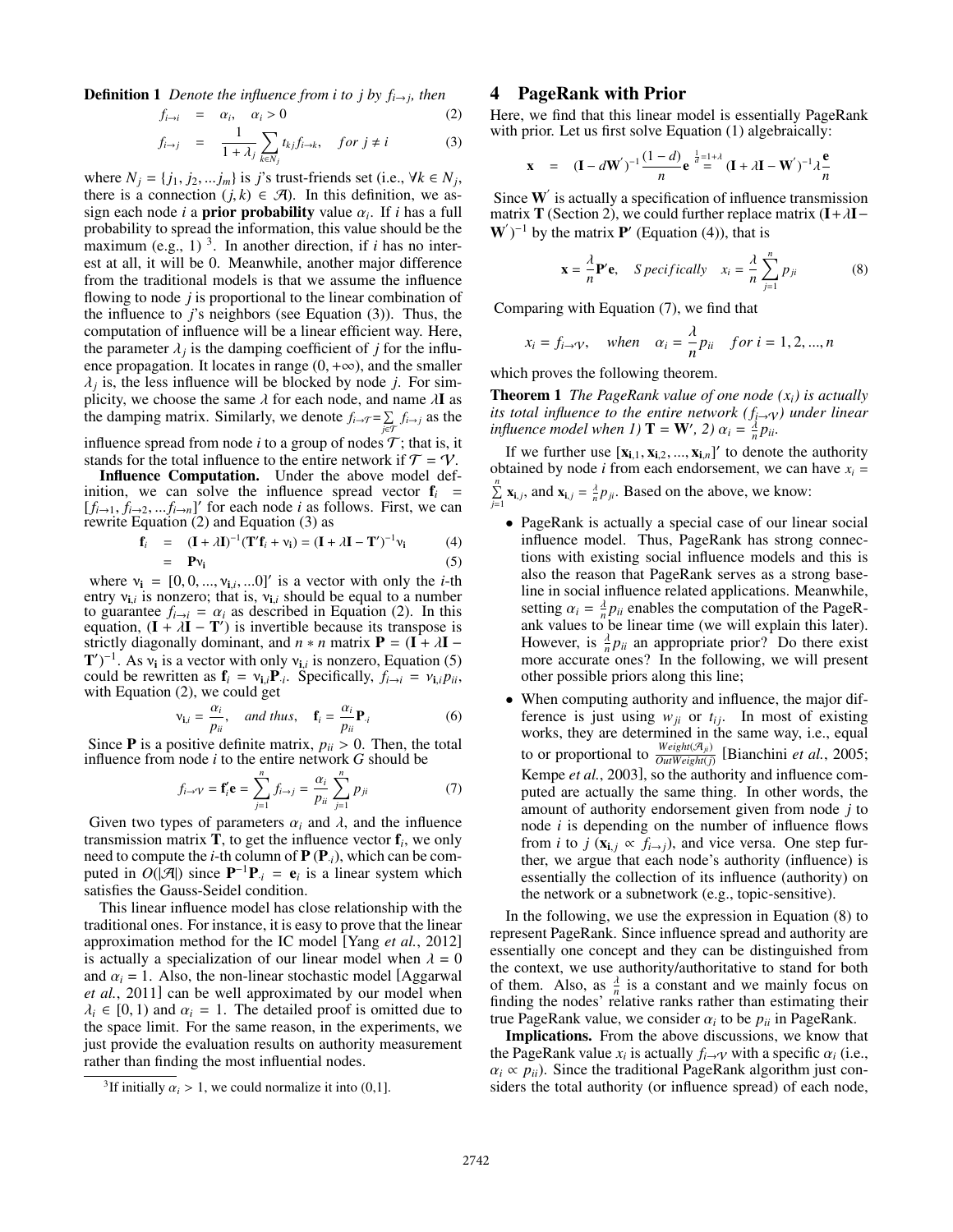and  $\alpha_i \propto p_{ii}$  is the only way to make the computation of authority is linear time. Let  $\mathbf{f} = [f_{1\rightarrow\mathcal{V}}, ..., f_{n\rightarrow\mathcal{V}}]'$ , and vector  $p = P'e = [p_1, ..., p_n]'$ , where  $p_i = (P_i)'e = \sum_{i=1}^{n} p_i$  $\sum_{j=1}^{\infty} p_{ji}$ . Then based on Equation (6) and Equation (7):  $\mathbf{f} = [\frac{\alpha_1}{p_{11}} \mathbf{P}_{1}, ..., \frac{\alpha_n}{p_{m}} \mathbf{P}_{n}]' \mathbf{e}.$ 

To solve **f**, if  $\alpha_i$  is not proportional to  $p_{ii}$  (i.e.,  $\alpha_i \notin p_{ii}$ ), we have to compute the matrix **P** which is  $O(n^2)$ . Otherwise, just as PageRank does, we can get  $f \propto P'e = p$ . Then based on the Gauss-Seidel method, this linear system can be solved in  $O(|\mathcal{A}|)$ , and both **f** and *p* can be quickly computed, e.g.,

$$
(\mathbf{I} + \lambda \mathbf{I} - \mathbf{T})p = \mathbf{e}
$$
 (9)

We know why PageRank is efficient. However, it seems that it is more reasonable to set each  $\alpha_i$  to be a positive constant when lacking of prior knowledge, or having some prior domain knowledge for guiding this value. For instance, to mine the most influential researchers, we can use the number of their publications as a prior (e.g.,  $\alpha_i = log(\#Publication_i))$ ).

However, if  $\alpha_i \notin p_{ii}$ , we have to compute each  $P_{i}$  to get  $f_i \rightarrow \gamma$  (or  $x_i$ ), which will take  $O(|\mathcal{A}|)$  for each *i*. In total, it takes  $O(n|\mathcal{A}|)$  to compute **f**, which is the *n* times of the PageRank computation time. In practice, we usually are more interested in finding Top-K authoritative ones, the problem then becomes how to quickly estimate each node's authority and filter out insignificant nodes. Indeed, we find out that, for each possible  $\alpha$ , the aforementioned  $p$ , which can be computed in  $O(|\mathcal{A}|)$ , can be used to form an upper bound for speedup.

Upper Bound and Selection of Top-K Nodes. For a given prior  $\alpha_i$ , node *i*'s total authority/influence (for consistency, we note it as  $f_{i\rightarrow\gamma}$  rather than  $x_i$ ) is no larger than  $(1 + \lambda)\alpha_i p_i$ .

This upper bound can be proved in the following way. By Equation (5), we have  $\mathbf{P}^{-1} \mathbf{f_i} = (\mathbf{I} + \lambda \mathbf{I} - \mathbf{T}') \mathbf{f_i} = v_i$ , and thus  $(1 + \lambda)\alpha_i - \sum_{k \neq i} t_{ki} f_{i \to k} = v_{i,i}$ . Since both  $t_{ki} \geq 0$  and  $f_{i \to k} \geq 0$ , we can get  $v_{i,i} \leq (1 + \lambda)\alpha_i$ . Meanwhile, as  $f_{i \to j} = p_{ji}v_{i,i}$ ,  $f_{i\rightarrow j} \leq (1 + \lambda)\alpha_i p_{ji}$ . Thus,  $f_{i\rightarrow \gamma} = \sum_{i=1}^n$  $\sum_{j=1}$   $f_{i\to j} \leq (1 + \lambda)\alpha_i p_i$ .

For finding the Top-K authoritative nodes (when  $\alpha_i \notin p_{ii}$ ), we first compute all  $[(1+\lambda)\alpha_i p_i]$ s in  $O(|\mathcal{A}|)$ , and then use them to save computations. Algorithm 1 describes the proposed framework. In a nutshell, if we only have to compute the pairwise authority value for *N* nodes, the time complexity of Algorithm 1 is  $O((N + 1)|\mathcal{A}|)$ .

General Applications. As our linear model can generalize the PageRank based authority computation by introducing more prior knowledge  $(\alpha_i)$ , Algorithm 1 is also a general framework that will be useful in a number of scenarios. For instance, based on the finding that each node's total authority is actually a collection of its pairwise authorities, we can easily get the most authoritative ones to a specific subnetwork (e.g., the gray nodes in Figure 1) given the whole network structure (or topic/domain-sensitive authority) [Haveliwala, 2003]. Indeed, with the help of generalized authority and Algorithm 1, we can now effectively and efficiently solve this topic-sensitive authority computation as long as we collect the topic profiles (e.g., age, country) of each individual. Specifically, in Algorithm 1, we just need to change the target node set  $(V)$  from the entire network to the ones that we are **Algorithm 1:** Top-K Nodes Selection  $(G, \lambda, \alpha, K)$  $\overline{\text{input}}$  :  $\overline{G}$  = (V, A, T, W),  $\lambda$ ,  $[\alpha_1, ..., \alpha_n]$ , K output: S: the set of Top-K authoritative nodes.  $S=Ø$ ; Compute  $p = [p_1, ..., p_n]'$  in  $O(|\mathcal{A}|)$  time; //*Equation* (9) for *each node i* do  $U_i = (1 + \lambda)\alpha_i p_i$ ; // *Upper bound*  $I$ *sBound<sub>i</sub>* = *True*; while  $|S| < K$  do Find node  $d$  with the biggest  $U_d$  in  $U$ ; if  $IsBound_d == True$  then Compute  $f_{d\rightarrow j} = \frac{\alpha_d}{p_{dd}} p_{jd}$  for all *js* in  $O(|\mathcal{A}|)$  time; //*Solve P*<sup>−</sup><sup>1</sup> *P*·*<sup>d</sup>* = *e*·*<sup>d</sup> by Gauss-Seidel method*  $U_d = f_{d \to \mathcal{V}}$ ; //*Equation* (7)  $IsBound<sub>d</sub> = False;$ else  $S = S \cup d;$  $U_d = \text{MINIM}; \quad \textit{I/E.g., 0}$ return *S;*

Table 3: The selected methods with different priors.

| Met.<br>$\alpha_i$ | PageRank | WPageRank   Prior( $\alpha$ ) |                | Same $(\alpha)$ | Random( <i>α</i> )      |
|--------------------|----------|-------------------------------|----------------|-----------------|-------------------------|
|                    | Dii      | $p_{ii} * Conf(i)$            | $\mid$ Conf(i) |                 | random $(0, \ldots, 1)$ |

interested in (e.g., a subgroup  $T$ ) by summarizing and comparing  $f_{d \to \mathcal{T}} = \sum$  $\sum_{j \in \mathcal{T}} f_{d \to j}$  for each authoritative candidate node *d*.

# 5 Experimental Results

We provide empirical validation on a real-world collaboration network from DBLP (http://dblp.uni-trier.de/xml/).

Experimental Setup.We focus on six research domains related to Artificial Intelligence, which are noted as "Artificial Intelligence" (AI), "Computer Vision" (CV), "Database" (DB), "Data Mining" (DM), "Information Retrieval" (IR) and "Machine Learning" (ML). We select the research papers published before January 2013 in several topranked journals and conferences from each domain, and the authors are used as nodes to construct the scientific collaboration network *G* (shown in Table 2). Specifically, an edge  $\mathcal{A}_{ii}$  is added when two researchers have one co-authored paper, and the weight is accumulated by the contribution of this author pair on each of their collaborated paper; that is, their contribution for one paper with *k* authors is  $\frac{1}{C_k^2}$ . Finally, each

 $\mathcal{A}_{ji}$  is normalized into  $w_{ji}$  by  $\frac{Weight(\mathcal{A}_{ji})}{OutWeight(j)}$ . In this way, there are total 53, 872 nodes and 160, 968 edges in *G*. Meanwhile, for domain-sensitive authority, if the researcher has publications in the conferences/journals of this research domain, then this researcher is classified into the target group  $\mathcal T$  of this research topic/domain, and the nodes' authorities on  $\mathcal T$  are computed.

Since we focus on evaluating the effectiveness of the linear model with respect to different priors  $(\alpha_i)$  and Algorithm 1, we choose five methods listed in Table 3 for comparison, where PageRank can be also viewed as a baseline. One of the simply designed prior  $Conf(i)$  is computed by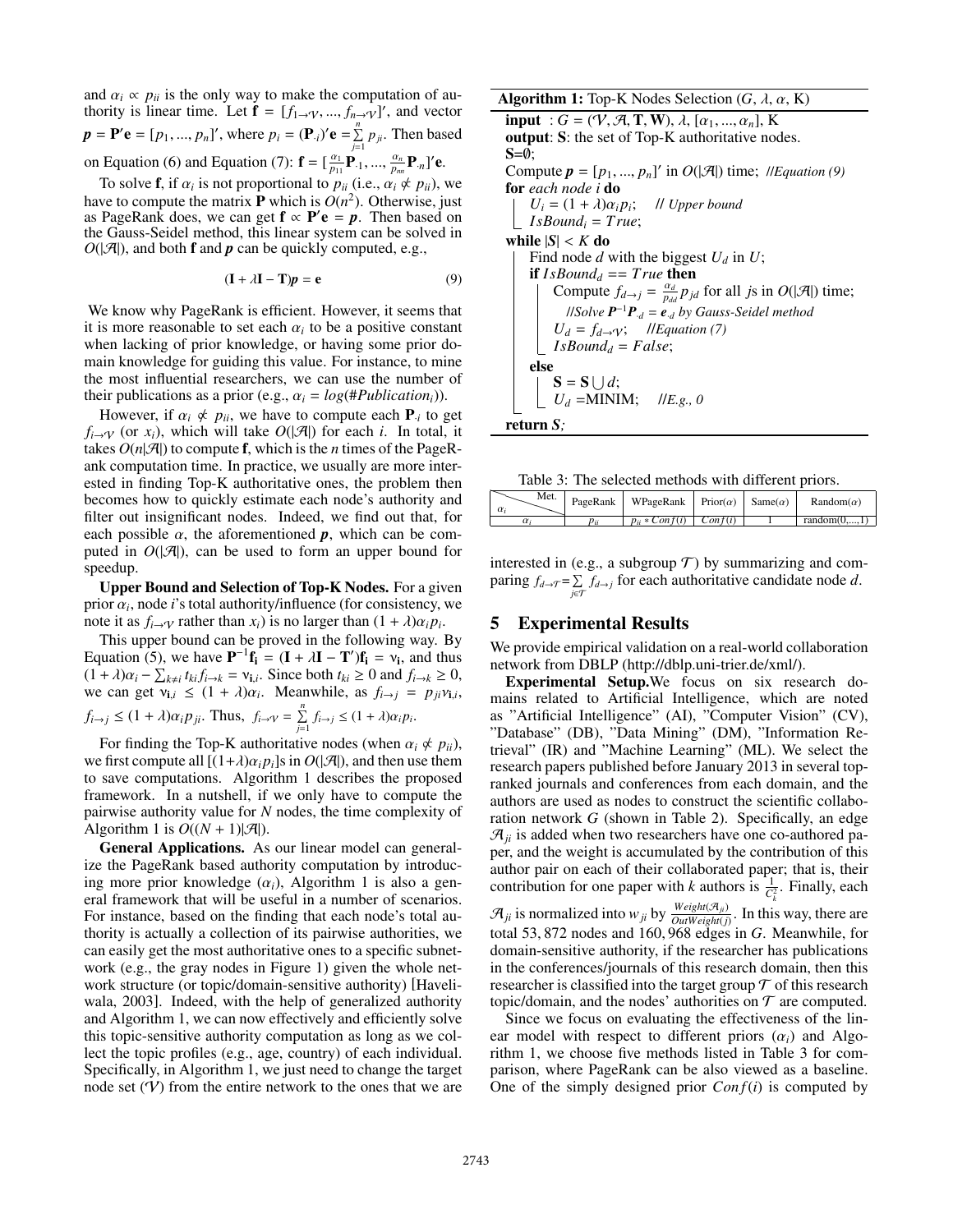Table 2: DBLP data statistics.

|          | Al           |               |                                                    | DΜ          | m                                    | IVI L                  |
|----------|--------------|---------------|----------------------------------------------------|-------------|--------------------------------------|------------------------|
| Jour     | ١IR          | H<br>DΛ<br>Mì | DBJ.<br>ODS                                        | TKDE<br>١MΚ |                                      | ML <sub>1</sub><br>ΙVΙ |
| Conf     | НC           | AICVPR        | <b>ICCV</b> SIGMOD.<br>DR.<br><b>ICDEKDD</b><br>VI | ICĎM.       | WWW.<br><b>SDMSIGIR</b><br>WSDMICML. | <b>NIPS</b><br>UAI     |
| #Papers  | 279<br>      | ---           | 10.611                                             | 8.301       | 5.888                                | 1.570                  |
| #Authors | 531<br>1.771 | .431          | 174<br>10.                                         | 10.347      | 8.958                                | 8.896                  |

Table 5: The average H-indexes for Top-50 researchers.

|                                                                                                                       |  | CV DB DM IR ML Total Ave.                       |  |  |
|-----------------------------------------------------------------------------------------------------------------------|--|-------------------------------------------------|--|--|
|                                                                                                                       |  |                                                 |  |  |
| PageRank 42.26 43.14 51.98 42.92 40.00 37.98 55.84 44.87<br>WPageRank 41.32 44.10 52.56 40.16 40.56 39.30 56.44 44.92 |  |                                                 |  |  |
| Same(a) $ 43.06$ 45.40 52.92 43.30 42.44 38.46 57.00 46.08                                                            |  |                                                 |  |  |
| $Prior(\alpha)$                                                                                                       |  | 43.92 44.84 53.28 41.62 41.78 38.24 56.7  45.76 |  |  |
| Random( $\alpha$ ) 39.70 39.80 46.90 39.60 41.58 38.80 52.56 42.70                                                    |  |                                                 |  |  |

 $log(1+CD_i+\sum w_{ji}CD_j)$ , where  $CD_i$  is the observed contribution

of researcher *i* in this specific domain denoted by  $\Sigma$ *pDi* 1 #*AuthorspDi* and  $pD_i$  is one publication of  $i$  in this domain. For each method, we choose the same  $\lambda = 0.176$ , and  $d = \frac{1}{1 + \lambda} = 0.85$ .

Selection of Top-K Researchers. In the following, we show a performance comparison by mining top authoritative researchers in each domain. Since the methods only work on a scientific collaboration network with limited information, the results may not ideally reflect the real situation.

First, we show a case study by illustrating the names of the authoritative researchers in each research domain for K=10 in Table 4, where "Total" means the entire collaboration network *G*. In Table 4, we can see that the results contain influential researchers from different research domains. Even though the methods(or priors) are quite different from each other, the authoritative nodes determined are quite similar, which has been reported before [Aggarwal *et al.*, 2011]. Meanwhile, though the results obtained by *Random*(α) are comparatively different from others, its output are also wellknown researchers which demonstrate that not only the prior but also the network structure contributes to the final result.

In addition, since it is impossible to present more researchers for manual analysis, we provide the average Hindex results as an alternative. Though there are several limitations for evaluating researchers by H-index, we have two reasons to choose it as a metric. First, H-index can measure both quality and quantity of the published works of researchers based on the number of citations. As we don't include the citation information for the collaboration network, it is reasonable to use a citation metric; Second, among all the metrics for measuring researchers, H-index is well accepted, and it has been widely used in bibliometric analysis [Ding *et al.*, 2009]. Thus, Table 5 lists the average H-index results for Top-50 ranked researchers, where the H-indexes are collected simultaneously in May, 2012. In Table 5, we can see that the methods considering reasonable prior knowledge (e.g., *S ame*(α), *Prior*(α) and *WPageRank*) generally perform better than those not (i.e, PageRank and *Random*(α)). Also,  $Same(\alpha)$  outperforms others by setting the prior probability of each candidate as the same value. This indicates that without useful prior knowledge, it is more reasonable to assign  $\alpha_i$ to be the same rather than  $p_{ii}$  as PageRank does.

Figure 2 shows the  $p_{ii}$  values (PageRank priors) of the Top-

Table 6: Search number (*N*) for finding Top-50 researchers.

|                 |     |     | ж   | эM. |     |     | otal |
|-----------------|-----|-----|-----|-----|-----|-----|------|
| $Same(\alpha)$  | .56 | 44  |     | 24  | 168 | 149 | 76   |
| $Prior(\alpha)$ | 129 | 120 | 93  | 107 | 123 | 120 | 151  |
| Random          |     | 121 | 109 | 134 | 140 | 127 | 154  |

50 researchers (ordered by nodes' degrees), from which we cannot find any meaningful patterns, and the results again demonstrate that it is not the best choice to use these values as the prior  $\alpha_i$  for each candidate node. For instance, it is improper to set the prior of *Charu C. Aggarwal* much lower. However, this does help us understand the results in Table 4.



Figure 2: The  $p_{ii}$  of the Top-50 researchers in the Total data.



Figure 3: An illustration of upper bound.

Upper Bound Evaluation. To evaluate the upper bound in Algorithm 1, we present the number of searched candidates (*N*) for finding the Top-50 researchers in Table 6. We can observe that this number is quite small with respect to the entire search space (*n*), which indicates that Algorithm 1 is scalable. Another interesting observation is that the selected upper bound is tight for the  $Prior(\alpha)$  method, as it takes the least time for  $Prior(\alpha)$  to return the Top-50 researchers. For better understanding, we also illustrate the true authority value (computed by  $Same(\alpha)$  and  $Prior(\alpha)$  respectively) and the upper bounds for 1, 500 randomly selected researchers in Figure 3, where we can observe that the upper bounds are always close to the real authority values and this is the reason that each method just has to scan a limited number of candidates for finding the most authoritative researchers (Table 6).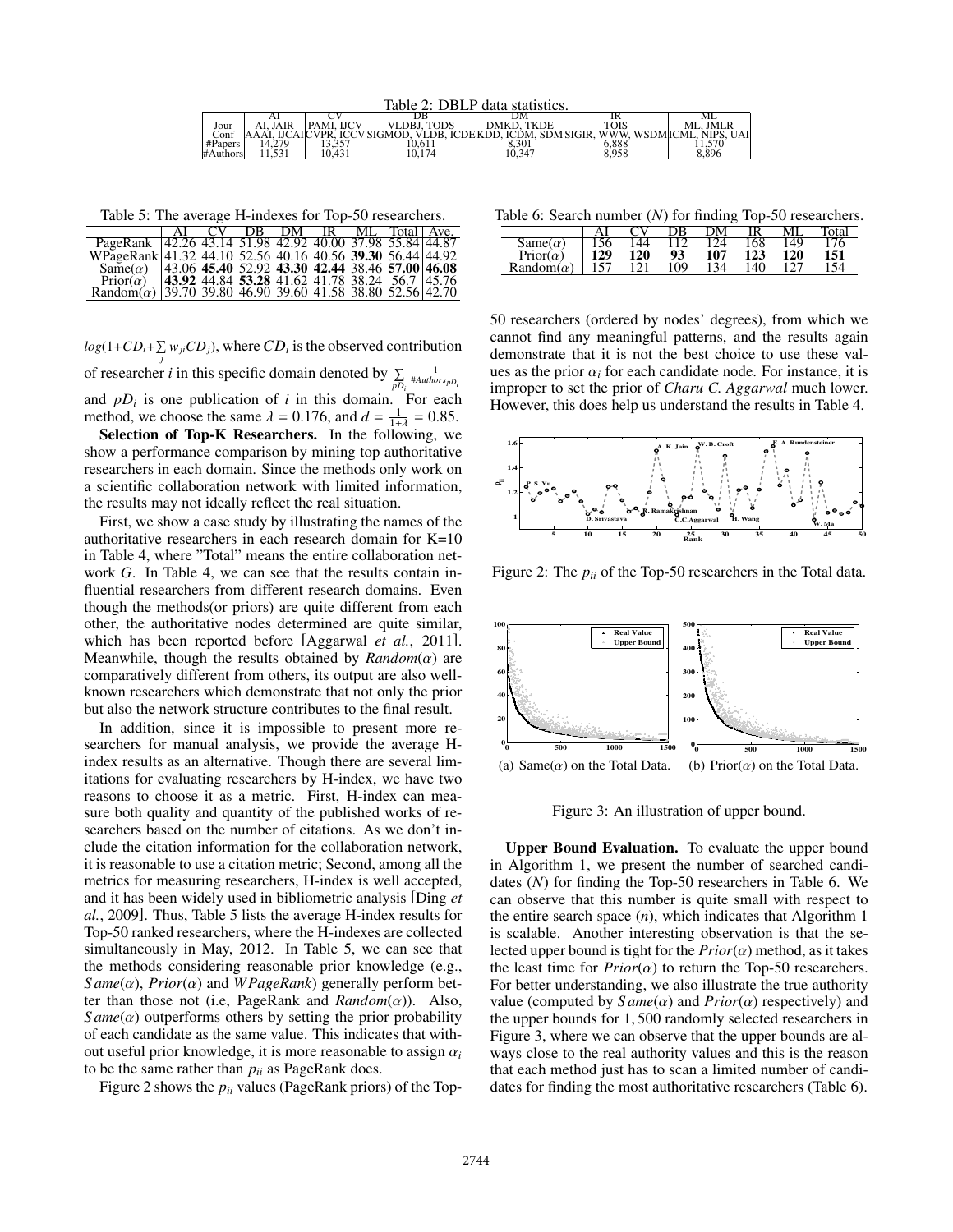Table 4: An illustration of each domain's Top-10 researchers mined by the methods with different priors.

| Domain    | Met.                    |                                                 |                                                    |                        |                                                     | <b>Top-10 Researchers</b> |                         |                             |                             |                             |                                           |
|-----------|-------------------------|-------------------------------------------------|----------------------------------------------------|------------------------|-----------------------------------------------------|---------------------------|-------------------------|-----------------------------|-----------------------------|-----------------------------|-------------------------------------------|
|           |                         | PageRank T. Sandholm S. Kraus                   |                                                    | V. R. Lesser           | C. Boutilier                                        | K. D. Forbus              | M. M. Veloso            | T. Walsh                    |                             | M. L. Littman R. J. Mooney  | J. E. Laird                               |
| AI        |                         |                                                 | WPageRankT. Sandholm V. R. Lesser                  | S. Kraus               | C. Boutilier                                        | R. Dechter                | M. M. Veloso            | T. Walsh                    | D. Koller                   |                             | K. D. Forbus S. Kambhampati               |
|           |                         |                                                 | $\text{Random}(\alpha)$ S. Thrun H. J. Levesque    | T. Eiter               | R. Greiner                                          | P. R. Cohen               | J. E. Laird             | C. Boutilier                |                             | S. J. Russell M. L. Littman | S. Zilberstein                            |
|           | $Same(\alpha)$          | S. Kraus                                        | T. Sandholm                                        | V. R. Lesser           | C. Boutilier                                        | M. L. Littman             | O. Yang                 | D. Koller                   | T. Walsh                    | M. Tambe                    | S. Thrun                                  |
|           |                         | Prior $(\alpha)$ T. Sandholm                    | S. Kraus                                           | V. R. Lesser           | C. Boutilier                                        | D. Koller                 | Q. Yang                 | T. Walsh                    | M. L. Littman               | M. Tambe                    | V. Conitzer                               |
|           |                         | PageRank T. S. Huang                            | A. K. Jain                                         | S. K. Nayar            | T. Kanade                                           | R. Chellappa              | N. Ahuja                | L. J. Van Gool              | L. S. Davis                 | A. Zisserman                | G. G. Medioni                             |
| CV        |                         |                                                 | WPageRankT. S. Huang S. K. Nayar                   | T. Kanade              | A. K. Jain                                          | N. Ahuja                  | R. Chellappa            | L. J. Van Gool A. Zisserman |                             | L. S. Davis                 | K. Ikeuchi                                |
|           |                         | $\text{Random}(\alpha)$ T. S. Huang             | T. Kanade                                          | X. Tang                | A. Zisserman                                        | G. G. Medioni             | S. K. Nayar             | L. S. Davis                 | K. Ikeuchi                  | C. Schmid                   | R. Cipolla                                |
|           |                         | Same( $\alpha$ ) T. S. Huang                    | T. Kanade                                          | A. K. Jain             | A. Zisserman                                        | L. J. Van Gool            | S. K. Nayar             | R. Chellappa                | N. Ahuja                    | R. Cipolla                  | L. S. Davis                               |
|           | $Prior(\alpha)$         | T. S. Huang                                     | T. Kanade                                          | A. Zisserman           | S. K. Nayar                                         | L. J. Van Gool            | A. K. Jain              | R. Chellappa                | N. Ahuja                    | S. Soatto                   | R. Cipolla                                |
|           | PageRank                | P.S.Yu                                          | J. Han                                             |                        | H. Garcia-Molina M. Stonebraker E. A. Rundensteiner |                           | D. J. DeWitt            | C. Faloutsos                | G. Weikum                   | M. J. Carey                 | R. Agrawal                                |
| DB.       | WPageRank P.S. Yu       |                                                 | J. Han                                             |                        | H. Garcia-Molina M. Stonebraker                     | D. J. DeWitt              | C. Faloutsos            | S. Chaudhuri                | R. Agrawal                  | M. J. Carey                 | D. Srivastava                             |
|           |                         |                                                 | $\text{Random}(\alpha)$ D. J. DeWittJ. F. Naughton | G. Weikum              | H. Garcia-Molina                                    | M. J. Carey               | J. Han                  | J. M. Hellerstein N. Koudas |                             | D. Srivastava               | U. Daval                                  |
|           | $Same(\alpha)$          | P.S.Yu                                          | J. Han                                             |                        | H. Garcia-Molina M. Stonebraker                     | C. Faloutsos              | D. J. DeWitt            | D. Srivastava               | R. Agrawal                  | M. J. Carev                 | H. V. Jagadish                            |
|           | $Prior(\alpha)$         | P.S.Yu                                          | J. Han                                             |                        | H. Garcia-Molina D. Srivastava                      | D. Srivastava             | D. J. DeWitt            |                             | C. Faloutsos H. V. Jagadish | R. Agrawal                  | M. Stonebraker                            |
|           | PageRank                | P.S. Yu                                         | J. Han                                             | C. Faloutsos           | M. Chen                                             | Q. Yang                   | E. J. Keogh             | J. Pei                      | K. Wang                     | H. Kriegel                  | V. Kumar                                  |
| DM        | WPageRank               | P.S.Yu                                          | J. Han                                             | C. Faloutsos           | M. Chen                                             | C. C. Aggarwal            | J. Pei                  | Q. Yang                     | K. Wang                     | E. J. Keogh                 | H. P. Kriegel                             |
|           | $\text{Random}(\alpha)$ | P.S.Yu                                          | C. Faloutsos                                       | Q. Yang                | K. Wang                                             | J. Han                    | X. Wu                   | S. Chaudhuri                | V. Kumar                    | H. Kriegel                  | H. Xiong                                  |
|           | $Same(\alpha)$          | P.S.Yu                                          | J. Han                                             | C. Faloutsos           | Q. Yang                                             | J. Pei                    | C. C. Aggarwal          | M. Chen                     | K. Wang                     | E. J. Keogh                 | H. Kriegel                                |
|           | $Prior(\alpha)$         | P.S.Yu                                          | J. Han                                             | C. Faloutsos           | C. C. Aggarwal                                      | J. Pei                    | M. Chen                 | Q. Yang                     | K. Wang                     | H. Wang                     | H. Kriegel                                |
|           |                         | PageRank   W. B. Croft<br>WPageRank W. B. Croft | P.S.Yu                                             | J. Han                 | H. Garcia-Molina                                    | K. Tanaka                 | Q. Yang                 | C. Faloutsos                | G. Weikum                   | C. T. Yu                    | E. Wilde                                  |
| <b>IR</b> | $\text{Random}(\alpha)$ | P. S. Yu                                        | P.S.Yu<br>C. Faloutsos                             | J. Han                 | H. Garcia-Molina<br>C. L. Giles                     | Q. Yang<br>W. B. Croft    | C. Faloutsos<br>W. Ma   | G. Weikum<br>R. Agrawal     | J. Zobel<br>C. T. Yu        | C. Zhai<br>R. Jin           | C. T. Yu<br>K. Tanaka                     |
|           | $Same(\alpha)$          | P.S.Yu                                          | J. Han                                             | Q. Yang<br>W. B. Croft | H. Garcia-Molina                                    | Q. Yang                   | C. Faloutsos            | W.Ma                        | Z. Chen                     | G. Weikum                   | R. W. White                               |
|           | $Prior(\alpha)$         | P.S.Yu                                          | J. Han                                             | W. B. Croft            | H. Garcia-Molina                                    | Q. Yang                   | W. Ma                   | Z. Chen                     | C. Faloutsos                | R. W. White                 | G. Weikum                                 |
|           |                         |                                                 | PageRank M. I. JordanT. J. Sejnowski               | Y. Bengio              | C. Koch                                             | D. Koller                 | G. E. Hinton            | <b>B.</b> Schölkopf         |                             |                             | A. W. Moore Z. Ghahramani J. Shawe-Taylor |
| ML.       |                         |                                                 | WPageRankM. I. JordanT. J. Seinowski               | G. E. Hinton           | D. Koller                                           | Y. Bengio                 | Z. Ghahramani           | B. Schölkopf                | A. W. Moore                 | A. Y. Ng                    | J. Shawe-Taylor                           |
|           |                         | $\text{Random}(\alpha)$ M. I. Jordan            | D. Koller                                          | S. Thrun               | Z. Ghahramani                                       | J. Shawe-Taylor           | D. Heckerman            | A. J. Smola                 | C. Koch                     | M. Mozer                    | T. J. Sejnowski                           |
|           |                         |                                                 | $Same(\alpha)$ M. I. Jordan B. Schölkopf           | T. J. Sejnowski        | D. Koller                                           | G. E. Hinton              | Y. Bengio               | Z. Ghahramani               | K. Müller                   | J. Shawe-Taylor             | A. Y. Ng                                  |
|           | $Prior(\alpha)$         |                                                 | M. I. Jordan B. Schölkopf                          | G. E. Hinton           | T. J. Sejnowski                                     | D. Koller                 | Z. Ghahramani           | A. Y. Ng                    | Y. Bengio                   |                             | J. Shawe-Taylor A. W. Moore               |
|           | PageRank                | P.S.Yu                                          | J. Han                                             | C. Faloutsos           | T. S. Huang                                         | H. Garcia-Molina          | M. I. Jordan            | A. K. Jain                  | Q. Yang                     | W. B. Croft                 | T. Kanade                                 |
| Total     | WPageRank               | P.S.Yu                                          | J. Han                                             | C. Faloutsos           | T. S. Huang                                         | H. Garcia-Molina          | M. I. Jordan            | Q. Yang                     | A. K. Jain                  | T. Kanade                   | R. Agrawal                                |
|           | $\text{Random}(\alpha)$ | P.S.Yu                                          | M. I. Jordan                                       | J. Han                 | C. Faloutsos                                        | K. Tan                    |                         | M. Stonebraker A. Zisserman |                             | M. J. Carey                 | A. K. Jain                                |
|           | $Same(\alpha)$          | P.S.Yu                                          | J. Han                                             | C. Faloutsos           | T. S. Huang                                         | H. Garcia-Molina          | Q. Yang<br>M. I. Jordan | Q. Yang                     | T. Kanade                   | R. Agrawal                  | D. Srivastava                             |
|           | $Prior(\alpha)$         | P.S.Yu                                          | J. Han                                             | C. Faloutsos           | T. S. Huang                                         | M. I. Jordan              | H. Garcia-Molina        | Q. Yang                     | D. Srivastava               | R. Agrawal                  | T. Kanade                                 |
|           |                         |                                                 |                                                    |                        |                                                     |                           |                         |                             |                             |                             |                                           |



Figure 4: The Jaccard similarity coefficient of researchers.

Correlation Demonstration. For the purpose of further understanding the research domains and the priors, Figure 4 shows the Jaccard similarity coefficient of the selected top researchers (Top-50 for each research domain by each method).

Specifically, Figure 4.(a) demonstrates the coefficient of the top authoritative researcher set between different research domains, and Figure 4.(b) are the coefficient of the top authoritative researcher set output by different methods. In Figure 4.(a) all the five methods' output researchers for one domain are summarized together to stand for this domain, and similarly, in Figure 4.(b) all the six research domains' top researchers gained by the given method are used to stand for this specific method. From Figure 4.(a) we can see that the top researchers mined from the entire network are selected from each single domain which is supported by the similar coefficients between Total domain with six single domains. Among these six domains, CV is the most independent one and has few research connections with others, and the top researchers in AI only have limited connections with those in ML. It is also very interesting to observe that DB, DM and IR are close to each other and have the most top authoritative researchers in common. The different types of coefficient between different methods are more clear as shown in Figure 4.(b), and the most distinctive method is  $Random(\alpha)$ . In contrast, the the most similar two pairs of methods are (PageRank, WPageRank) and  $(Same(\alpha), Prior(\alpha))$ , due to the similarity of their priors.

### 6 Conclusion

In this paper, we provided an understanding of PageRank and authority from an influence propagation perspective. Along this line, we first developed a linear social influence model, which generalizes the authority computation of PageRank by introducing priors. Also, we revealed that the authority of each node is essentially the collection of its influence on the network or a specific subnetwork. Furthermore, we showed that many similar and effective authority computation methods, which consider more prior knowledge, can be obtained by different parameter settings in the proposed linear social influence model. Meanwhile, we found that the PageRank value can be used to form an upper bound for efficiently computing the most authoritative nodes. Finally, an empirical study was conducted on a real-world DBLP data set to show the effectiveness of the proposed social influence model. In the future, we plan to further evaluate our finding using more data and analyze the connection between authority and influence on other influence models (e.g., IC model, LT model).

## Acknowledgements

The work was partially supported by grants from Natural Science Foundation of China (Grant No. 61073110), the Key Program of National Natural Science Foundation of China